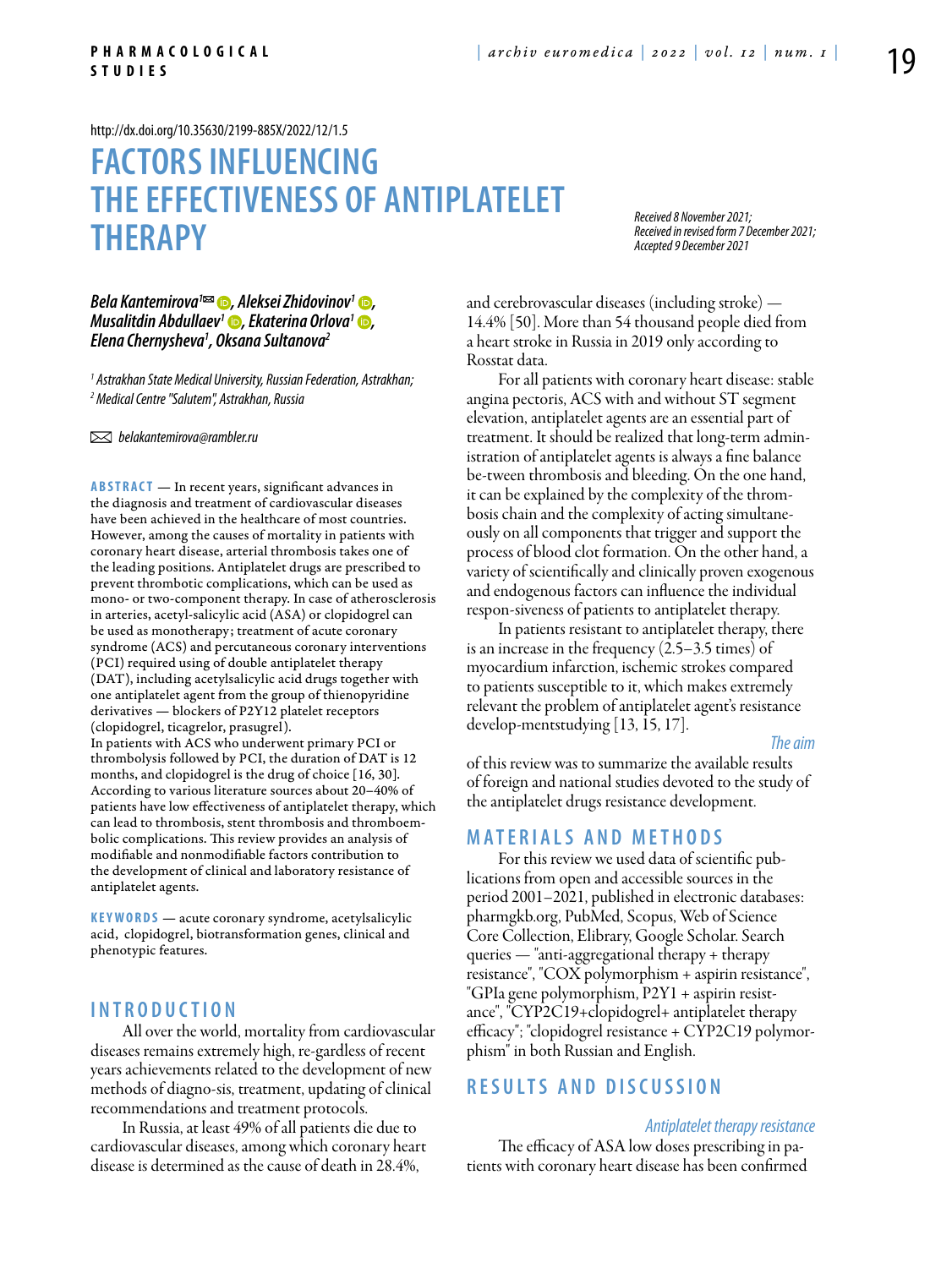in more than 200 studies conducted over the past 30 years [26]. The role of ASA as a secondary prevention drug has been conclusively demonstrated, which reduces the chance of serious cardiovascular events over 25%.

The mechanism of ASA antiplatelet effect is the inhibition of COX-1 formation and the of thromboxane A2 (THA2)synthesis, which leads to a decrease in the residual platelet reactivity. Optical aggregometry, also called light transmission aggregometry, is the *gold standard* in evaluating the influence of aspirin on platelet reactivity.Such methodin the presence of unquestionable advantages, has a number of disadvantages, including related to the complexity of the process. Currently, portable devices such as optical detection of platelet agglutination (VerifyNow) have been introduced into practical healthcare to evaluate platelets reactivity directly at the patient's bedside.

Overall, ASA resistance is defined as *the inability of ASA to protect a patient from thrombotic complications; prolong bleeding time; inhibit THA2 biosynthesis; inhibit platelet function in one or more in vitro tests* [38].

However, there are differences between laboratory and clinical resistance. Laboratory resistance refers to the lack of residual platelet reactivity (RPR) blocking effect.Clinical resistance suggests the development of atherothrombotic events on the background of the ASA use [20, 21, 22].

Among the causes of clinical resistance to ASA, the following are identified: defects in the effect on a specific platelet receptor, ineffective acetylation of COX-1 and lack of thromboxane A2 (TXA2)inhibition[37].

There are studies confirming the involvement of the ASA taking duration factor in the development of resistance to aspirin. Thus, according to Pulcinelli F.M. et al., in 150 patients, despite an adequate decrease in aggregation 2 months after the start of ASA treatment, a permanent decrease in sensitivity to it was observed in the longer term [40].

The classification of resistance to ASA suggested by Weber AA in 2002 also makes it possible to identify the pharmacokinetic, pharmacodynamic type and *pseudo-resistance*.

The first type includes cases of ASA platelet aggregation activity (PA) suppressionand synthesis of TXA2 only in vitro. With the pharmacodynamic type, it is not possible to suppress PA in vitro or in vivo. All cases of "*thromboxane-independent platelet aggregation*" belong to the *pseudo-resistance* to ASC, when high residual platelet reactivity (HRPR) persists with adequate pressure of TXA2 biosynthesis [46].

It is explained by the fact that in addition to platelet activation by stimulation of thromboxane A2 receptors, there are alternative activation pathways, including stimulation of platelet membrane glycoproteins (platelet receptors) by collagen (GPIa/IIA), von Willebrand factor (GP Ib/V/IX), ADP, thrombin, epinephrine, serotonin [5, 11, 13].Moreover, it was found that in patients in the early post-infarction period there is a possibility of platelet activation through Toll-like receptors 2/1, which is not stopped by standard antiplatelet therapy [31].

#### *Clopidogrel resistance*

Large placebo-controlled trials of the last 15–20 years have proven the advantage of clopidogrel as a supplement to aspirin as part of dual antiplatelet therapy (DAT) in ACS, which was confirmed by improved treatment results after PCI in both the short and long term, which marked the beginning of DAT active clinical use [28, 36, 41, 44, 48].

Today, clopidogrel is the most frequently prescribed drug in the group. Regardless to the large number of studies confirming the individual variability of the response to clopidogrel and the presence of ethnic specificity in the distribution of polymorphic alleles frequencies of enzyme gene that metabolizes it into the active form, clopidogrel does not cause such a large number of bleeding compared to its analogues. Clopidogrel is a prodrug, which requires its transformation in the liver to an active metabolite. Absorption of the drug in the intestine takes place with the involvement of P-glycoprotein, the synthesis of which is regulated by the MDR1 (ABCB1) gene. In the case of ABCB1 (CC, CT, TT) gene polymorphic alleles carrying, the activity of clopidogrel during absorption can change.Approximately 85% of the absorbed drug is inactivated by liver enzymes, while 15% with the involvement of cytochrome P450 isoenzymes CYP1A2, CYP2B6 and CYP2C19, are converted into an intermediate metabolite of 2-oxo-clopidogrel (thiolactone). Further, an active compound R130964 is formed from an intermediate inactive metabolite, mainly with the involvement of CYP2C19, which inhibits platelet aggregation by irreversible blockade of ADP P2Y12 on the platelet surface [8, 18].

Clopidogrel resistance refers to the drug's inability to block the target P2U12 receptor and effectively suppress platelet aggregation. Currently, the factors affecting the metabolic processes of clopidogrel at all its stages and the reasons that reduce its effectiveness have been established. Hereditary factors of the defect in the clopidogrel active metabolite formation, clinically significant interactions with other drugs that are inhibitors of CYP2C19, ethnicity, smoking, hyperglycemia, hypercholesterolemia, obesity, age, etc. are intensively discussed [49].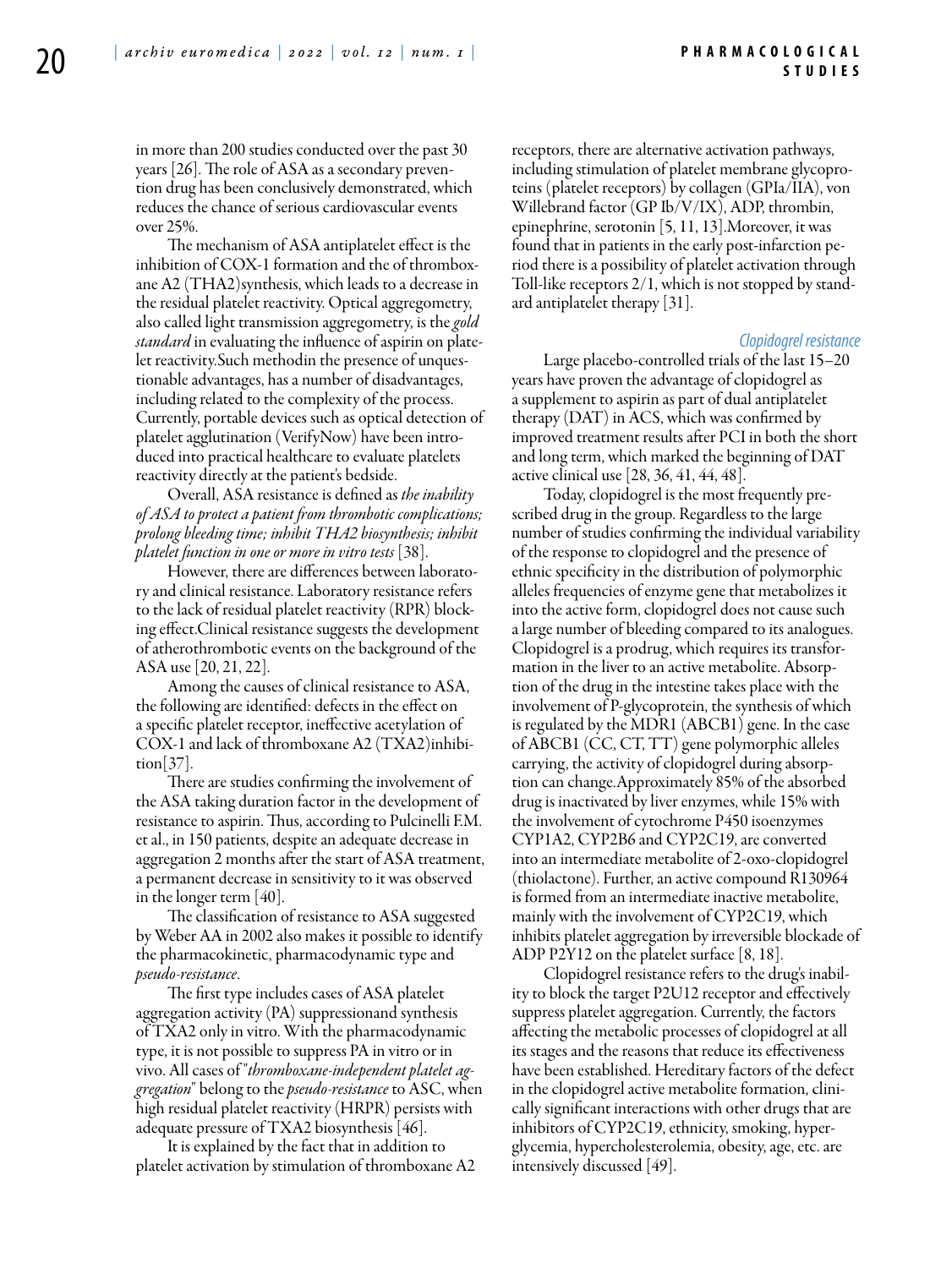According to various meta-analyses, the average rate of clopidogrel resistance is 21% [44]. The prevalence of resistance to ASA varies quite widely between 2 and 43% [38]. Up to 6% of patients may have an insufficient response to dual antiplatelet therapy (aspirin + clopidogrel) [27].

The presence of laboratory resistance to ASA and/or clopidogrel enhances the com-parative risk of repeated cardiovascular events up to 4 times [CI 2.9; 5.6] over 18 months of follow-up, compared with a group of individuals not showing signs of resistance to antiplate-let agents [10].

Genetic, unmodified factors affecting responsiveness to antiplatelet therapy

In order to assess the contribution of hereditary factors to the formation of ASA resistance, the polymorphisms of the COX-1 genes were most fully studied: C22T, C50T/A842G, G128A, C644A, C714A, C10427A, G1446A, G765C; GPIa gene polymor-phism C807T; GPIba — C5T gene; GPIIIa — T196C GPVI — T13254C gene; P2Y1receptor gene — C893T; P2Y1 — A1622G; P2Y12 — H1/H2 [3, 4].

Thus, it was found that in the examination of two single-nucleotide polymorphisms A-842G and C50T COX-1 in heterozygotes according to the haplotype A-842G/C50T, significantly greater inhibition (p=0.01) of ASA formation of prostaglandin was observed compared with homozygotes according to the wild allele [34].

Yi.Xingyang et al. (2017) revealed that arachidonic acid and ADP induced significantly greater platelet aggregation in patients with point mutations (including rs20417, rs1371097, rs2317676) of the GPIIb/ IIIa gene than in patients without these genotypes. It was suggested by the authors that the combination of rs20417, rs1371097 and rs2317676 may potentially lead to initially high platelet aggregation among these people, thereby increasing the risk of aspirin resistance and early cardiovascular complications [47]

In a study of T. Goodman et al. (2008) a particular association was found between the carrier of the PlA1/A2polymorphic variant and resistance to aspirin in healthy people, and the effect decreased in the presence of cardiovascular diseases [33].

According to Kapustin S.I. (2017), in patients with deep vein thrombosis (DVT) and pulmonary embolism (PE), a more than 10-fold rise in the proportion of P2Y12 H2 variant homozygous carriers of the platelet receptor ADP gene was found — 3.4% versus 0.3% in patients with isolated DVT, OR = 10.7, 95% CI: 1.2 — 97.0; p = 0.023) [7].

In developing personalized approaches to clopidogrel usage, a lot of attention is paid to the polymorphic carriage of the CYP2C19 gene [1, 6, 8, 18]. The results of fundamental studies devoted to the evaluation of individual responsiveness to antiplatelet agents under the guidance of Professor D.A. Sychev are widely presented in the publications [18, 19, 23].

According to the results of the multicenter GRAVITAS study (USA), which examined 1152 blood samples and 40 polymorphisms, including CYP2C19 \*2, \*3 \*4, \*5, \*6, \*7, \*8, and \*17; ABCB1 and PON1, it was found that patients with one or two polymorphic alleles of the CYP2C19 gene, at which its functional activity is lost, do not respond even to a double dose of clopidogrel. There was an 11-fold rise in the risk of a sustained increase in platelet reactivity for 30 days in patients with homozygous carriers of the CYP2C19\*2 gene, compared with patients who had a functionally active wild type gene. Heterozygotes also retained HRPR — up to 62% compared to carriers of the wild, rapid allele [39].

A genome-wide association GWAS study carried out by the International Pharmaco-genetic Consortium (ICPC) has shown that the response to clopidogrel has significant variability. In this case, according to the authors, alleles of CYP2C19 function loss make up only a certain part in the structure of the low response causes to the drug. The study involved 2750 people of Europeans whose DNA was tested. The GWAS study did not reveal any other SNP, except for CYP2C19\*2, which would have reached genome-wide relevancy [45].

An association was found between the CYP2C19 genotype and the fact of the *end-poin*t of cardiovascular death, non-fatal myocardial infarction in young patients who had suffered a myocardial infarction and received clopidogrel in a dose of 75 mg/day. It was found that in patients with CYP2C19\*2 genotype (28%), the risk of recurrence acute coronary event during the first year was several times higher than in patients with wild genotype. Moreover, the authors have positioned the cyp2c19 genotype polymorphism as the only sig-nificant predictor of the primary outcome in this patient population [29]

A study was conducted in Europe in patients with myocardial infarction (MI) with ST segment elevation and without ST elevation (n=2208 people) treated with clopidogrel [42]. All patients were genotyped for the following genes: CYP2C19; CYP3A5; ABCB1; P2Y12, P2RY12; ITGB3 (IIB–IIIA receptor).The frequency of CYP2C19 alleles\*2, \*3, \*4 and \*5 occurrence was studied for CYP2C19. A criterion which was used in this study is the *end point* or the primary result, which included death from any causes (strokes, myocardial infarctions, stent thrombosis, etc.) during the first year after the MI. Among patients with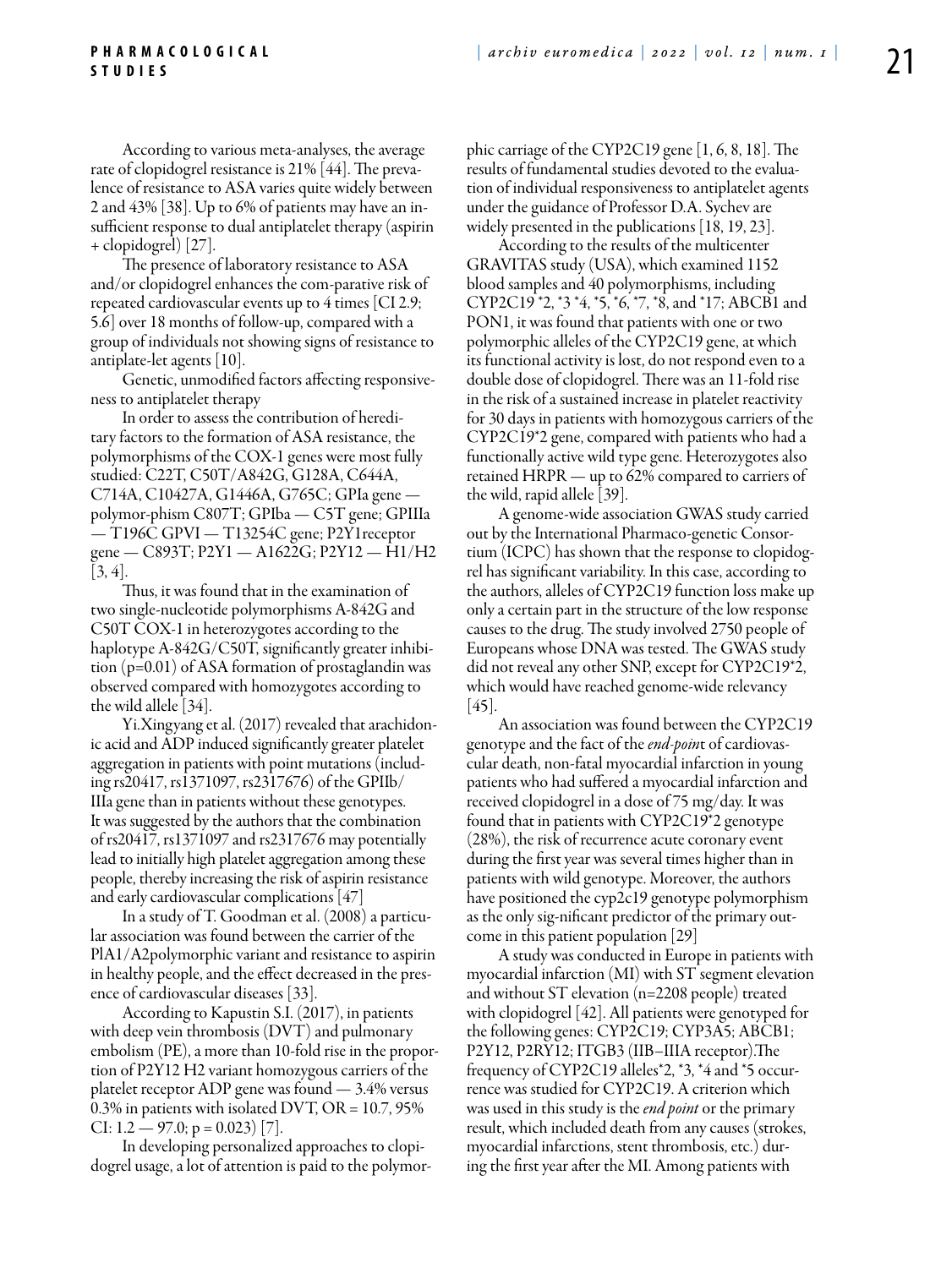cardiovascular events and thrombotic complications, the frequency of single-nucleotide polymorphisms in the CYP3A5, P2RY12 and ITGB3 genes was significantly higher (in comparison with group without the *end point*). Patients with two alleles of the CYP2C19 gene were more at risk of *end point* developing than in the group of patients not carrying polymorphic alleles  $[42]$ 

The influence of clinically significant alleles variants of the CES1, PON1, ABCG2, CYP4F2, CYP3A4, IGTB3, P2Y12, PEAR1, B4GALT2 genes carriage on the antiplatelet effect of clopidogrel and clinical outcomes of patients with ACS and atrial fibrillation was studied. It was found that CYP4F2 C(VAL433MET), PEAR1 rs41273215 C>T polymorphisms were statistically significantly associated with a higher frequency of significant bleeding on the background of antithrombotic therapy  $(p=0.008; p=0.035)$ . The polymorphic variant  $CT+TT$ B4GALT2 rs1061781 was significantly associated with an increased frequency of strokes and TIA  $(p=0.041)$ [23]. The research for new predictors of the formation of the HRPR continues.

The modern direction of the HRPR genetic predictors research is the study of the plasma micro-RNAs expression levels. Thus, a correlation was established between the level of plasma microRNA expression and the indicators of residual platelet reactivity in patients taking P2Y12 receptor inhibitors [19].

#### *Modifiable factors affecting antiplatelet therapy responsiveness*

Possible causes of aspirin resistance associated with insufficient compliance to therapy, low bioavailability of drugs, inadequately prescribed dose, poor intestinal absorption, clinically significant interactions with other drugs, functional immaturity of platelets, smoking, hypercholesterolemia, hyperglycemia, obesity, stress, comorbid pathology, high levels of pro-inflammatory cytokines, which are an additional source of thromboxane TXA2 and other fac-tors have been widely discussed in the publications [14, 20, 21, 22, 24, 49].

The patient's compliance to therapy is of great importance in achieving an adequate antiplatelet effect. The credibility and professionalism of the doctor largely determines how much the patient will follow all the prescribed recommendations on the dosage of the drug, the intake regimen, interaction with food etc., which finally will certainly affect the effectiveness of the prescribed drugs. Some studies have shown how the regularity of admission is influenced not only by motivational factors, but also by the packaging features that provide simplicity and convenience of

admission. Thus, with the use of a calendar blister in elderly and geriatric people, the level of compliance was higher than in receiving drugs in an ordinary bottle.

Co-administration of antiplatelet agents with calcium channel blockers, beta-blockers, statins, may lead to a change in the efficacy and safety profile of antiplatelet agents, due to the effect on the functional activity of P glycoprotein, which ensures the drug absorption. In proton pump inhibitor therapy, hydrochloric acid production decreases and the pH increases above the dissociation constant of acetylsalicylic acid (3,5), which converts aspirin into an ionized state, lowering its lipophilicity and absorption.

The dose of the prescribed drug also affects the bioavailability. In 2002, a meta-analysis of the Antithrombotic Trialists Collaboration was published, summarizing the results of 287 randomized trials involving 135 thousand patients who had suffered some kind of cardiovascular event. It has been shown the use of ASA in a dose of 75–150 mg leads to a signif-icant decrease in the risk of repeated cardiovascular events in general by 25%, nonfatal myocardial infarction by 30%, nonfatal stroke — by 25%, cardiovascular mortality — by 17% [26]. There are references in the publications to the administration of higher doses of ASA, proba-bly to increase bioavailability and provide a better antiplatelet effect, but the inhibition of TXA2 is completely dose-dependent and is implemented in the range of minimum doses — 75–150 mg.

Hyperglycaemia and obesity contribute to a decrease in the platelet activation endothe-lial inhibitors levels and, as a result, increase the risk of thrombosis. Elevated levels of glucose and hyperinsulinemia in platelets lead to activation of protein kinase C, a decrease in NO synthesis and an increase in oxygen synthesis [2]. Platelet membrane contains glycoproteins (GP) — receptors of adhesive proteins. In patients with metabolic syndrome (MS), there is an increased expression of glycoprotein Ib (GPIb) on the platelet surface, which determines platelet binding to the Willebrand factor. The interaction of GPIb and Willebrand factor induces an intracellular signal that leads to the activation of the GP IIb/IIIa complex, which allows the binding of plasma fibrinogen and Willebrand factor. At the same time, there can be a decrease in endothelial antiplateletfactors — nitrogen oxide and prostacyclin, and an increase in the formation of platelet activators [2, 11, 13, 25.]

The results of clopidogrel's antiplatelet effect studied in patients with obesity are presented. It appeared that the frequency of clopidogrel resistance in patients with obesity was significantly higher (60.8%) than in non-obese patients (35%; p=0.014). Resist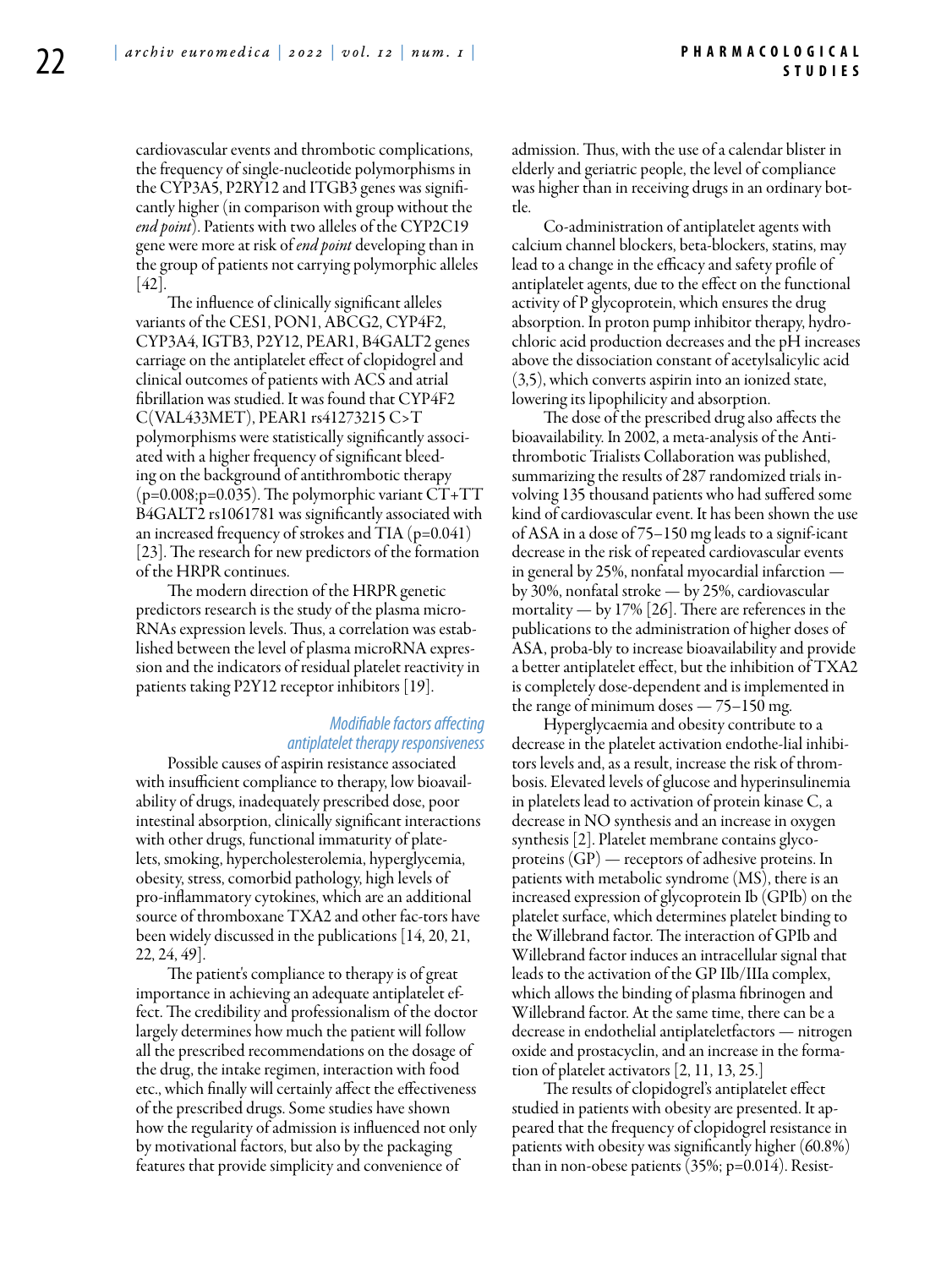ance to clopidogrel in patients with diabetes mellitus was also significantly more frequently recorded: in 18 (66.7%) people compared to 29 (39.7%; p=0.017) [14, 15].

A rise in the level of inflammatory markers, which include C-reactive protein (CRP), interleukin 6 (IL-6), IL-10, CD40, tumor necrosis factor (TNF), fibrinogen, can also lead to HRPR. This is explained by the fact that inflammatory mediators are alternative non-platelet sources of TXA2 [14, 15].

Smoking is another factor affecting the effectiveness of antiplatelet therapy. The effect of nicotine increases cholesterol levels, promotes atherosclerosis, is a risk factor for the development of cardiovascular diseases and sudden cardiovascular events. In recent years, so-called *smoker's paradox* has been discussed in the publications [9].A number of studies, including a meta-analysis carried out by J. J. Gagne et al., showed how the use of clopidogrel was associated with a decrease in the frequency of the combined endpoint, including death from cardiovascular causes, myocardial infarction and stroke, by 25% in smokers and only 8% in non-smoking patients [32].Certainly, such observations set a certain dilemma for specialists and require more in-depth research into this direction.

The problem of aspirin resistance development depending on gender is controversial. According to a number of authors, women are more predisposed to the development of HRPR on the background of antiplatelet therapy [12]. Currently, there are no clear answers to this question, but it is assumed that there is a gender difference in the basic platelet reactivity, possibly due to differences in the functioning of neurohumoral mechanisms of vascular tone regulation and neurotransmitter synthesis.

## **C o n cl u s i o n**

The problem of antiplatelet drug's efficacy is widely and actively discussed in the scientific papers. The development of resistance to both ASA and P2Y12 inhibitors is quite prevalent. The factors that lead to the development of resistance can be divided into modifiable and nonmodifiable. Apparently, antiplatelet drugs resistance can also be considered in terms of the avoidable and unavoidable, which requires further study and systematization. The emergence of new methods for studying the mechanisms of HRPR development on the background of the use of antiplatelets may provide new tools in therapy personalization.

## **FUNDING**

The study was carried out as part of the Ministry of Health of the Russian Federation state task realization *Development of algorithms for personalized administration of antiplatelet agents in patients with acute coronary syndrome*. Period of realization: 2021–2023.

## **C ONFLICT OF INTERESTS**

The authors declare no obvious and potential conflicts of interest related to the publication of this paper.

## **AUTHORS C ONTRIBUTION**

Kantemirova B.I. — design and writing of the manuscript, Zhidovinov A.A. — methodological and consulting help, Chernysheva E.N. — methodological and consulting help in writing the manuscript, Abdullaev M.A. — collection of reference literature, Orlova E.A. — structure of review, Sultanova O. analysis of clinical material used in the paper.

#### **R e f e r e n ce s**

- 1. Gitelzon, D.G., Faibushevich, A.G., Maksimkin, D.A., Veretnik, G.I., Baranovich, V.Yu.,Gitelzon, E.A., ... &Danishyan, K. I. (2020). Personalized antithrombotic therapy for coronary artery stenting. Modern science: topical problems of theory and practice. Series: Natural and technical sciences, (10), 144–150. (In Russ.).
- 2. Goncharov, M.D., Grinshtein, Yu.I.,Savchenko, A.A., &Kosinova, A.A. (2021). Changes in the production of reactive oxygen species by platelets in the genesis of their insufficient response to antiplatelet therapy during coronary revascularization. Atherosclerosis, 17 (3), 61–62. (In Russ.).
- 3. Grinshtein, Yu.I.,Kosinova, A.A., Mongush, T.S., &GONCHAROV, M.D. (2020). Coronary artery bypass grafting: outcomes and efficacy of antiplatelet therapy. Creative Cardiology, 14 (2), 138–149.(In Russ.
- 4. Grinshtein, Yu.I.,Kosinova, A.A., &Grinsh-TEIN, I. YU. (2013). Candidate genes for resistance to acetylsalicylic acid and their relationship with the risk of cardiovascular catastrophes. Cardiovascular Therapy and Prevention, 12  $(I)$ . (In Russ.).
- 5. Goryacheva, A.A., Morozov, V.N., Paltseva, E.M., &KHADARTSEV, A.A. (2007). The effect of exogenous serotonin on the systemic reactions of a living organism. Bulletin of New Medical Technologies, 14 (3).(In Russ.).
- 6. Eralieva, B.A., Zhaipanov, M.T., Nakipbekova, K.N., Tuimebay, A.S., & Kosuakova, B. (2020). Approaches to personalization of antiplatelet therapy pharmacotherapy based on pharmacogenetic testing in Kazakh patients. Pharmacogenetics and Pharmacogenomics, (2).(In Russ.).
- 7. Kapustin, S.I., Sidorova, Zh.Yu., Shmeleva, V.M., Karpich, S.A., Dryzhun, Yu.S., Kargin, V.D., ... &Papayan, L. P. (2017). Features of allelic polymorphism of some genes of the hemostasis system in patients with deep vein thrombosis complicated by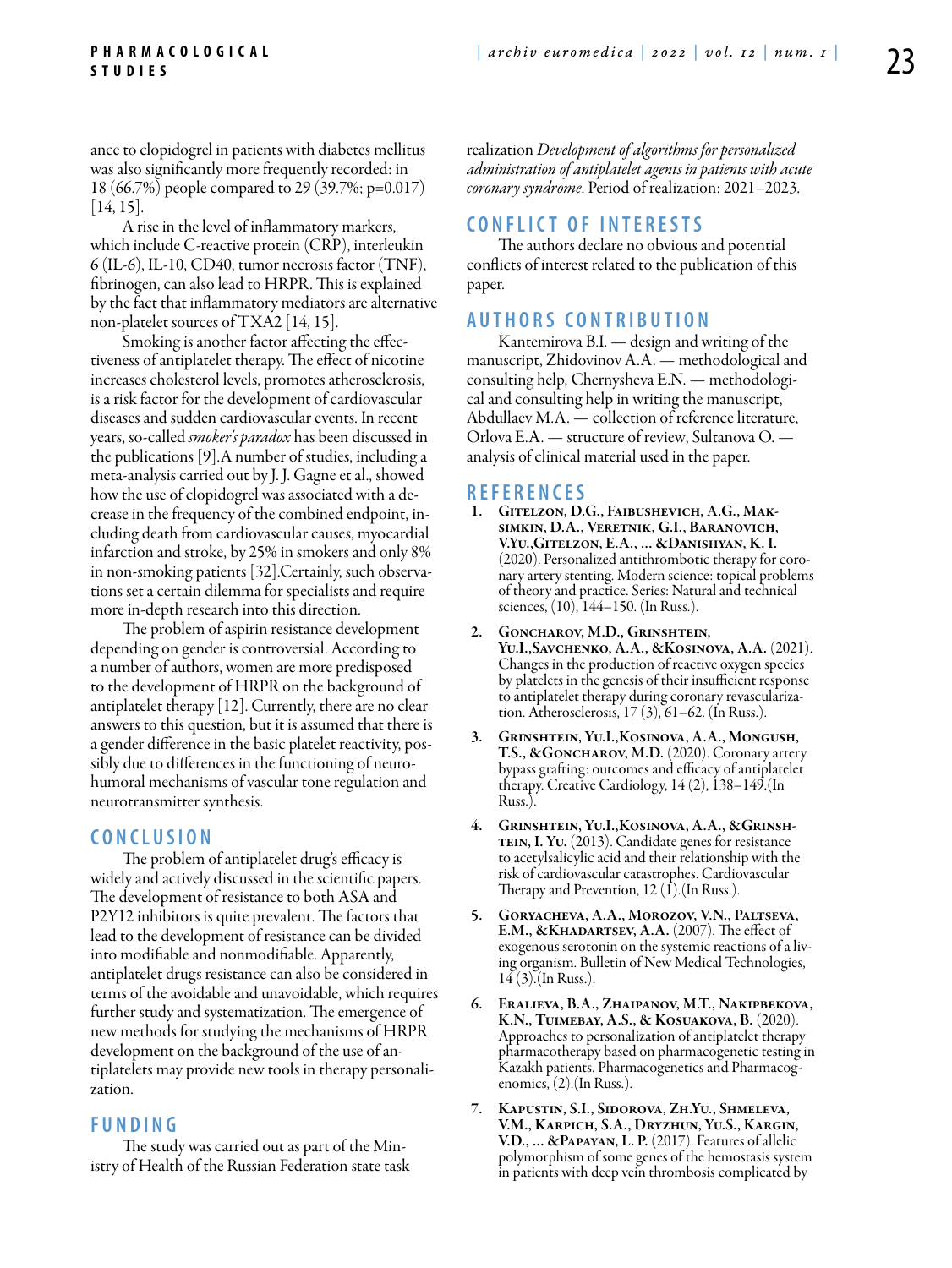pulmonary embolism. Bulletin of Hematology, 13 (4), 37–42. (In Russ.).

- 8. Kurcheva, N.P., Mirzaev, K.B., &Sychev, D.A. (2015). A multifactorial algorithm for predicting the antiplatelet effect of clopidogrel as a potential way to increase the efficacy and safety of antiplatelet therapy. Pharmacogenetics and Pharmacogenomics, (2).(In Russ.).
- 9. Lukyanets, K. Yu., &Lyndina, M. L. (2020). Relationship between smoking and anti-aggregate effect of clopido heater. Juvenisscientia, 6 (5), 14–24. (In Russ.).
- 10. Medvedeva, E.A., Gelis, L.G., Russkikh, I.I., &Rusak, T.V. (2017). Prevention of cardio-vascular complications after coronary artery stenting in patients with unstable angina pectoris resistant to standard antiplatelet therapy. Eurasian Journal of Cardiology, (4).(In Russ.).
- 11. Perepech, N.B., &Mikhailova, I.E. (2018). Antiplatelet agents in the primary prevention of<br>cardiovascular diseases and the prevention of atherothrombosis in patients with stable coronary heart disease: aspects of efficacy and safety. Cardiology, 58  $(2)$ , 55–67.(In Russ.).
- 12. Pryakhin, I.S., Murashko, S.S., Burns, S.A., Pasechnik, I.N., Arsenyeva, N.V., Dyakova, M.P., ... &Gorshkolepova, O. L. (2020). Platelet aggregation as a marker of the efficacy and safety of antiplatelet therapy in patients with coronary heart disease. Kremlin medicine. Clinical Gazette, (1), 64–71.(In Russ.).
- 13. Puchinyan, N.F., Furman, N.V., Dolotovskaya, P.V., &MALINOVA, L.I. (2016). High residual platelet reactivity against the background of double antiplate- let therapy, revealed by optical aggregometry, and the incidence of atherothrombotic complications after coronary artery stenting in patients with coronary heart disease in real clinical practice. Rational pharma- cotherapy in cardiology, 12 (4).(In Russ.).
- 14. Salukhov, V.V., Gulyaev, N.I., Chepel, A.I., ZEMLYANOY, A.B., & DOROKHINA, E.V. (2020). Pre-<br>vention of ihd complications in variable plate response. Bulletin of the National Medical and Surgical Center. NI Pirogov, 15 (4).(In Russ.).
- 15. Sulimov, V.A., &Moroz, E.V. (2012). Antiplatelet drug resistance (aspirin, clopidogrel) in patients undergoing elective coronary artery stenting. Rational pharmacotherapy in cardiology, 8 (1).(In Russ.).
- 16. Sumarokov, A.B., Buryachkovskaya, L.I., Lomakin, N.V., Dotsenko, Yu.V., Uchitel, I.A., & Timofeeva, L.A. (2018). Duration of two-component antiplatelet therapy in patients with coronary heart disease after endovascular stent implantation. Cardiology, 58 (1), 41–52.(In Russ.).
- 17. Suslina, Z.A., Tanashyan, M.M., &Domashenko, M.A. (2011). The problem of resistance to antiplatelet drugs in patients with cerebrovascular diseases. Bulletin of the Russian Acade-my of Medical Sciences, (7), 3–8.(In Russ.).
- 18. Sychev, D.A., Shprakh, V.V., Kitaeva, E. Yu., Mirzaev, K.B., & Mikhalevich, I.M. (2019). Genetic and non-genetic factors of laboratory clopidogrel resistance in patients with ischemic stroke. Journal of Neurology and Psychiatry. SS Korsakov. Special issues, 119 (3), 45–52. (In Russ.).
- 19. Sychev, DA, Mirzaev, KB Plasma micro-RNA as a biomarker for predicting the pharmacodynamic effects of antithrombotic drugs. (In Russ.).
- 20. Tanashyan M M, Kuznetsova P I, RaskurazhevAA. Expanding the possibilities of antithrombotic therapy of cerebrovascular pathology. ZhurnalNevrologii i Psikhiatriiimeni S.S. Korsakova. 2020;120(4):123–128. (In Russ.).
- 21. Tanashyan, M.M., Domashenko, M.A., &Raskurazhev, A.A. (2016). Aspirin resistance: clinical and molecular genetic assessment techniques. Annals of Clinical and Experimental Neurology, 10 (1).(In Russ.).
- 22. Tanashyan, M.M., Khamidova, Z.M., Ionova, V.G., Kostyreva, M.V., & Shabalina, A.A. (2013). A method for detecting resistance to antiplatelet drugs in patients with progressive cerebral atherosclerosis.Patent of the Russian Federation for invention No2012106483 / 15 (009859). 10.04.2013. Bul. No10. 2 sec. Available at: http://www.freepatent.ru/images/ patents/469/2478965/patent-2478965.pdf.
- 23. Fedina, L.V., Mirzaev, K.B., Sychev, D.A., Baturina, O.A., Rytkin, E., Ivaschenko, D.V., ...& Shevchenko, R.V. (2021). Influence of carriage of clinically significant allelic variants of genes CES1, PON1, ABCG2, CYP4F2, CYP3A4, IGTB3, P2Y12, PEAR1, B4GALT2 on the antiplatelet effect of clopidogrel and clinical outcomes of patients with ACS and atrial fibrillation. Pharmacogenetics and Pharmacog- enomics, (2), 19–20.(In Russ.).
- 24. Khodzhanova, Sh., Utemuratov, B., &Kadyrova, Sh. (2020). Plate aggregation and fac-tors affecting aspirin resistance in patients with ischemic heart disease. InterConf. (In Russ.).
- 25. Shishkova, V.N. (2016). Mechanisms of development of cardiovascular diseases in obesity and insulin resistance: focus on atherothrombotic complications. Russian Journal of Cardw iology, (9 (137)).(In Russ.).
- 26. Antithrombotic Trialists' (ATT) Collaboration, Bai- gent C, Blackwell L, et al. Aspirin in the primary and secondary prevention of vascular disease: collaborative meta-analysis of individual participant data from randomised trials. Lancet. 2009;373(9678):1849–1860. DOI: 10.1016/S0140-6736(09)60503-1.
- 27. Ben-DorI., Kleiman N. S., Lev E. Assessment, mechanisms, and clinical implication of variability in platelet response to aspirin and clopidogrel therapy // The American journal of cardiology. – 2009. – Vol.  $104. - No 2. - P. 227 - 233.$
- 28. CHEN ZM, JIANG LX, CHEN YP, ET AL. Addition of clopidogrel to aspirin in 45,852 patients with acute myocardial infarction: randomised placebo-controlled trial. Lancet. 2005;366(9497):1607–1621. DOI: 10.1016/S0140-6736(05)67660-X.